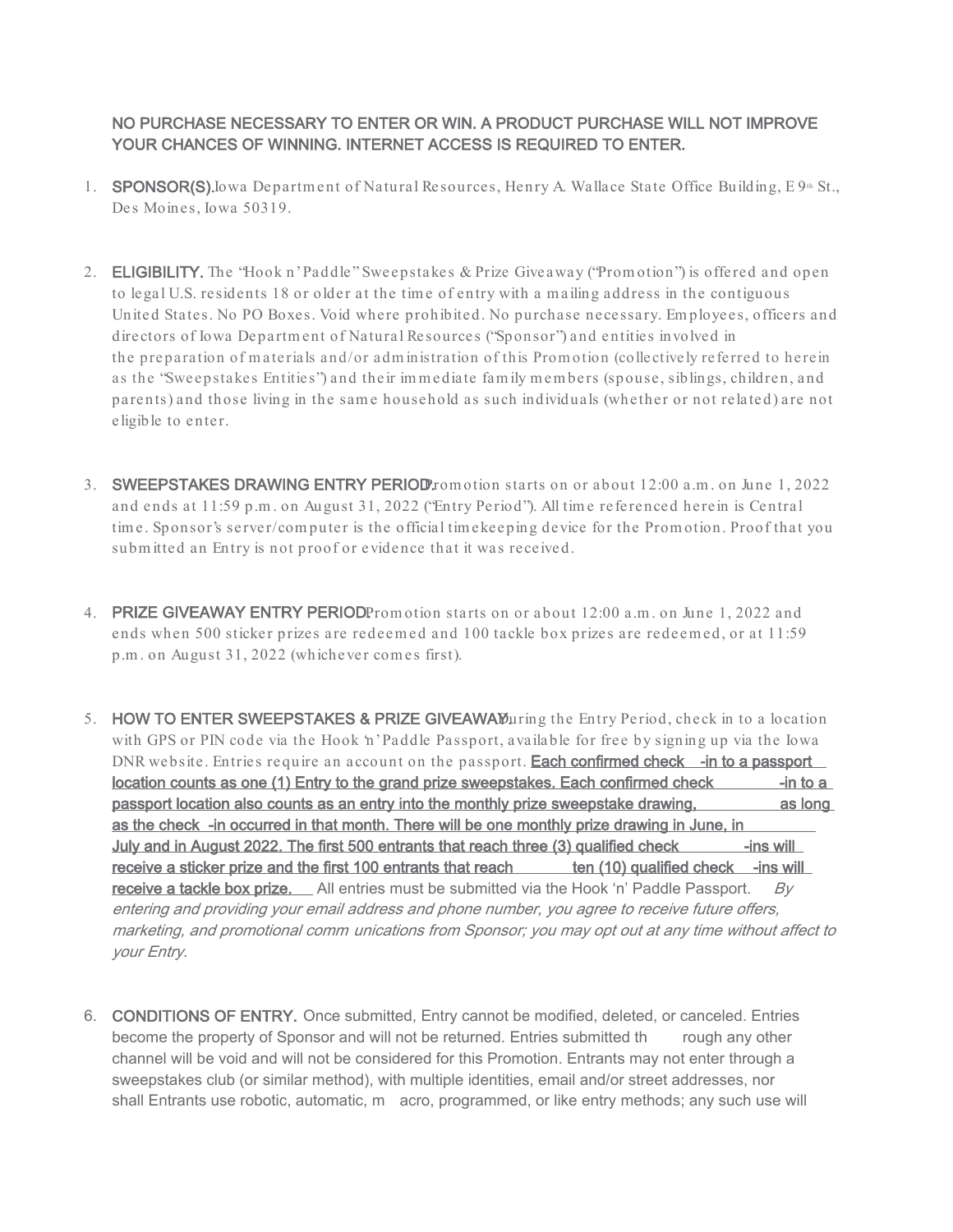void all Entries and Entrant will be disqualified. In case of dispute, Entries will be declared made by the authorized account holder of the em ail address subm itted at the tim e of Entry. "Authorized account holder" is defined as the natural person who is assigned to an em ail address by an Internet access provider, online service provider, or other organization (e.g., business, education institution, etc.) that is responsible for assigning em ail addresses for the dom ain associated with the subm itted em ail address. Sponsor reserves the right, at its reasonable discretion to refuse, disqualify, or withdraw any Entry and/or Entrants at any time during the Entry Period. All prize awards are subject to eligibility determ ination and final verification by Sponsor. Sweepstake Entities assum e no responsibility for com puter, telephone, cable network, electronic or Internet hardware or software m alfunctions, failures, connections, or availability, or garbled, corrupt, or jum bled transm issions; nor service provider, Internet, web site, user net accessibility or availability, traffic congestion, or unauthorized hum an intervention or any technical or hum an error; or the incorrect or inaccurate capture of Entry or other inform ation; nor for the failure to capture any such inform ation.

- 7. DRAWINGS/NOTIFICATION. On or within ten (10) working days following the end of the Entry Period, one (1) winner will be selected to receive the "Hook 'n' Paddle Passport" Sweepstakes Pr ize. Prize giveaways will be awarded when entrants reach the number of qualified check -ins required.
- 8. SWEEPSTAKES PRIZES (1)/ODDS. (1) Grand Prize will be awarded to one (1) randomly selected winner. The Prize includes a sit -on kayak, paddle, life jac ket and dry bag. The prize has a retail value of \$750.00 and must be redeemed by September 31, 2022. One (1) additional sweepstakes winner will win a telescoping rod, water bottle and drybag with a monetary value of \$75.00 and must be redeemed by September 31, 2022. One (1) monthly prize will be awarded at the end of June, July and August, and those prize packages include a telescoping rod and water bottle with a \$50.00 monetary value. The monthly prizes must be redeemed within 30 days of the end of each qualifying month. Sweepstakes Winners will be random ly selected by Sponsor (or its authorized representative) in a random drawing from all eligible Entries received during the Entry Period. Potential winners will be notified by em ail (in Sponsor's sole discretion) on or within ten (10) working days of the respective drawing and will be required to com plete and return an Affidavit of Eligibility and Liability within ten (10) working days of notification or else Prize will be forfeited. The odds of winning a prize depend on the num ber of eligible Entries received during the Entry Period. Limit one (1) prize per household for the duration of the Entry Period . The specific prize is selected by the Sponsor in its sole and absolute discretion. No transfer, assignm ent, or substitution of prizes (in whole or in part), except Sponsor reserves the right to substitute a prize of equal or greater value. Prizes are not redeem able for cash in whole or in part. Unused, m isplaced, lost, stolen, dam aged, or destroyed prizes will not be replaced or re -awarded. All taxes, if any, are the sole responsibility of the winner. In no event will m ore than the stated num ber of prizes be awarded. All prizes will be awarded assum ing sufficient eligible Entries are received. Any prize depicted in advertising m aterials is for illustrative purposes only and may not be the actual prize awarded. Prize supplier is not a sponsor of, nor otherwise affiliated with, this Prom otion.
- 9. PRIZE GIVEAWAY PRIZES / ODDSFive hundred (500) stickers will be awarded to the first 500 entrants that m eet the qualified check-ins required. Sticker prizes have a retail value of \$2.00. Tackle box prizes will be awarded to the first 100 entrants that m eet the qualified check-ins required.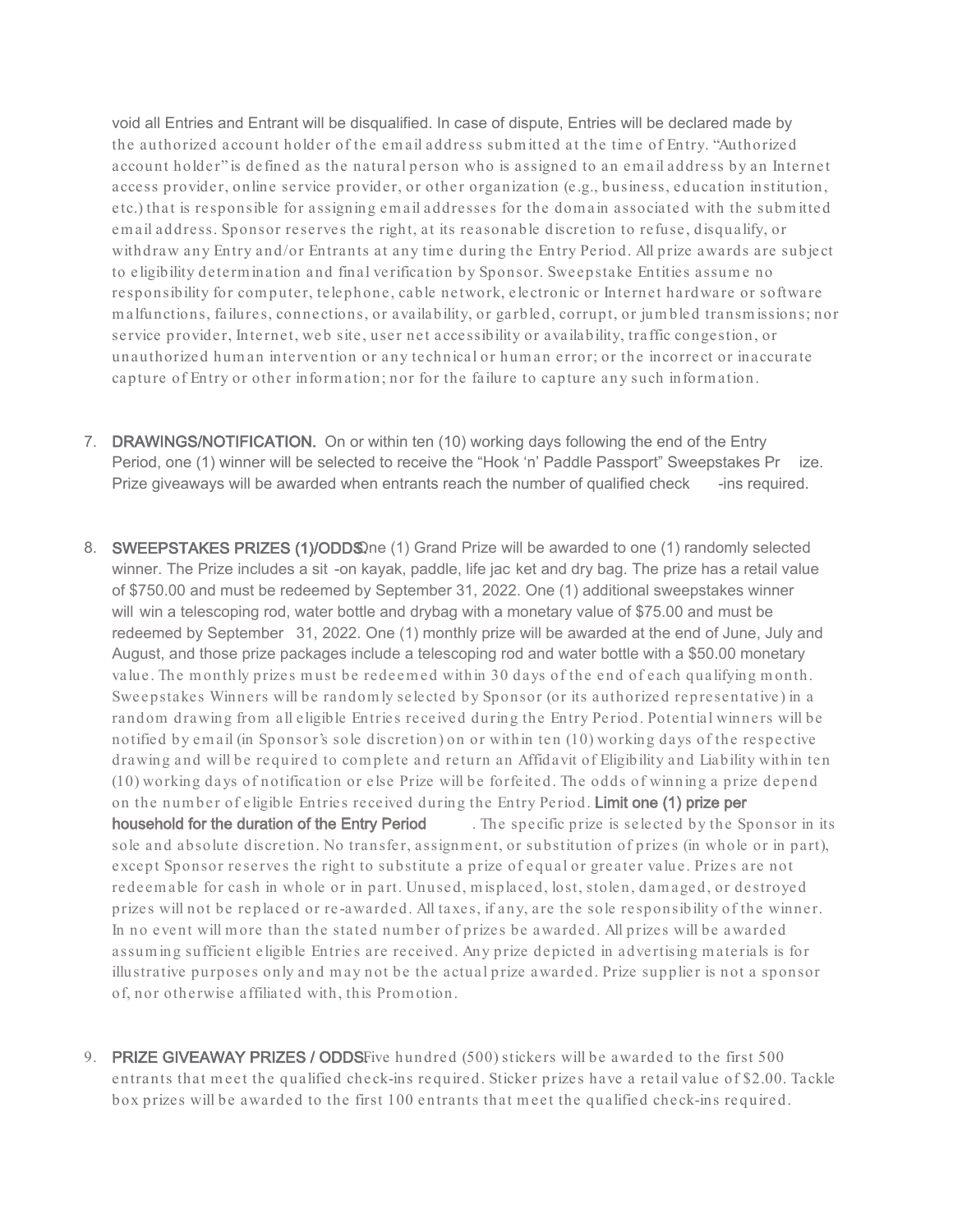Tackle box prizes have a retail value of \$20.00. Potential winners will be notified via the Hook 'n' Paddle Passport and will receive a redem ption code to redeem their prize via the prize vendor's online m arketplace . Potential winners m ust redeem prizes via vendor m arketplace or else Prize will be forfeited. The odds of winning a prize depend on the num ber of eligible Entries received during the Entry Period. Limit one (1) of each prize per passport account for the d uration of the Entry Period . The specific prize is selected by the Sponsor in its sole and absolute discretion. No transfer, assignment, or substitution of prizes (in whole or in part), except Sponsor reserves the right to substitute a prize of equal or gr eater value. Prizes are not redeemable for cash in whole or in part. Unused, misplaced, lost, stolen, damaged, or destroyed prizes will not be replaced or re -awarded. All taxes, if any, are the sole responsibility of the winner. In no event will more than the stated number of prizes be awarded. All prizes will be awarded assuming sufficient eligible Entries are received. Any prize depicted in advertising materials is for illustrative purposes only and may not be the actual prize awarded. Prize supplier is n ot a sponsor of, nor otherwise affiliated with, this Promotion.

- 10. **GENERAL.**By participating, Entrants agree to abide by and be bound to these Official Rules and the decisions of Sponsor, which are final and binding in all respects. Failure to timely return or properly complete Release Documents, or if a prize notification or any prize is returned as non -deliverable, or if potential winner is not eligible or does not comply with these Official Rules, prize forfeiture will result and an alternate potential wi nner will be selected. BY PARTICIPATING, PARTICIPANTS AGREE TO RELEASE, DISCHARGE, AND HOLD HARMLESS THE SPONSOR, AND ITS AFFILIATES AND SUBSIDIARY ENTITIES, ADVERTISING AND PROMOTION AGENCIES, AND THEIR RESPECTIVE OFFICERS, DIRECTORS, EMPLOYEES, INDEPENDE CONTRACTORS, REPRESENTATIVES AND AGENTS FROM AND AGAINST ANY AND ALL ALLEGED AND/OR ACTUAL CLAIMS, ACTIONS, DEMANDS, LOSSES, SETTLEMENTS (WHETHER OR NOT LITIGATION IS COMMENCED), LIABILITIES AND DAMAGES OR ANY KIND WHATSOEVER EXISTING NOW OR ARISING INTHE FUTURE (INCLUDING, WITHOUT LIMITATION, BODILY INJURY, PERSONAL INJURY, DEATH, DISABILITY, AND PROPERTY DAMAGE), COSTS AND EXPENSES (INCLUDING, WITHOUT LIMITATION, REASONABLE ATTORNEYS' FEES, COURT COSTS, SETTLEMENT, AND DISBURSEMENTS) DIRECTLY OR INDIRECTLY IN WHOLE OR IN PART OUT OF THE ACCEPTANCE, POSSESSION, USE, OR MISUSE OF A PRIZE, PARTICIPATION IN ANY PRIZE RELATED ACTIVITY, ACCESS TO WEBSITE, AND/OR PARTICIPATION IN THIS PROMOTION. By entering and/or accepting a prize, Entrants and winners hereb y consent, where lawful, to the use by Sponsor (and authorized third parties) of their name, image, likeness, voice, hometown, and/or biographical information and Entry in all media now known or hereafter developed worldwide, and on the Internet and World Wide Web, without additional compensation, and without the right of review, notification, or approval. This information provided is subject to the Privacy Statement on www.traveliowa.com and any posted Terms of Use on the reference website.
- 11. LIMITATION OF LIABILITY. Sweepstakes Entities are not responsible for injury or damage to participant's or to any other person's computer related to or resulting from participating in this Promotion or downloading materials from or use of the website. With out limiting the foregoing, everything on this site is provided "AS IS" without warranty of any kind, either express or implied, including but not limited to the implied warranties of merchantability, fitness for a particular purpose, and noninfringement. Some jurisdictions may not allow the limitations or exclusion of liability for incidental or consequential damages or exclusion of implied